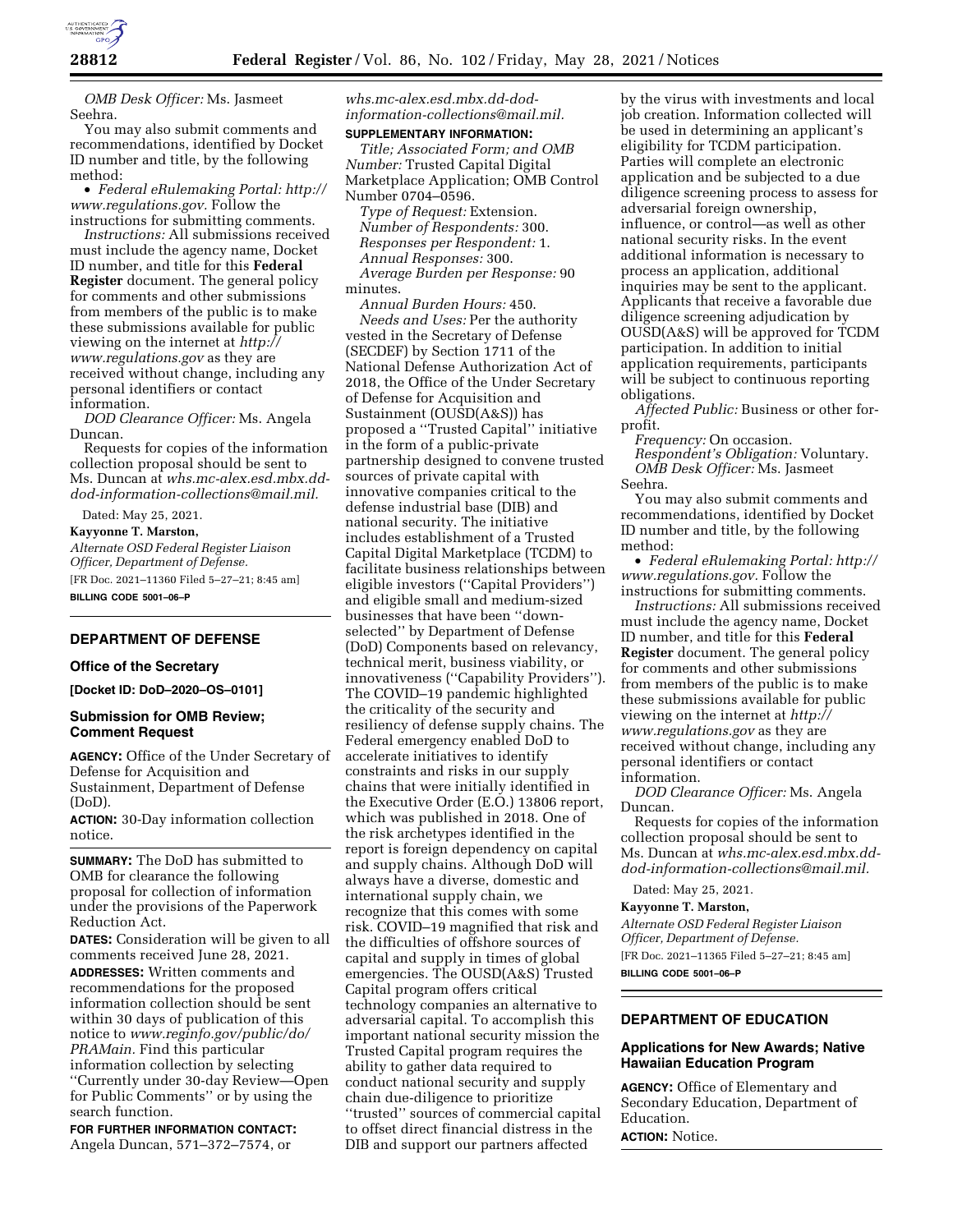**SUMMARY:** The Department of Education (Department) is issuing a notice inviting applications for fiscal year (FY) 2021 for the Native Hawaiian Education (NHE) program, Assistance Listing Number 84.362A. This is the first grant competition for this program under section 11006(2) of the American Rescue Plan (ARP) Act of 2021. This notice relates to the approved information collection under OMB control number 1894–0006.

#### **DATES:**

*Applications Available:* May 28, 2021. *Deadline for Transmittal of Applications:* July 2, 2021.

**ADDRESSES:** For the addresses for obtaining and submitting an application, please refer to our Common Instructions for Applicants to Department of Education Discretionary Grant Programs, published in the **Federal Register** on February 13, 2019 (84 FR 3768), and available at *[www.govinfo.gov/content/pkg/FR-2019-](http://www.govinfo.gov/content/pkg/FR-2019-02-13/pdf/2019-02206.pdf) [02-13/pdf/2019-02206.pdf.](http://www.govinfo.gov/content/pkg/FR-2019-02-13/pdf/2019-02206.pdf)* 

**FOR FURTHER INFORMATION CONTACT:**  Joanne Osborne, U.S. Department of Education, 400 Maryland Avenue SW, room 3E306, Washington, DC 20202. Telephone: (202) 401–1265. Email: *[Hawaiian@ed.gov.](mailto:Hawaiian@ed.gov)* 

If you use a telecommunications device for the deaf (TDD) or a text telephone (TTY), call the Federal Relay Service (FRS), toll free, at 1–800–877– 8339.

# **SUPPLEMENTARY INFORMATION:**

# **Full Text of Announcement**

# **I. Funding Opportunity Description**

*Purpose of Program:* The purpose of the NHE program is to support innovative projects that recognize and address the unique educational needs of Native Hawaiians. The ARP Act provides an additional \$85 million to support Native Hawaiians and Native Hawaiian communities that have been significantly impacted by the novel coronavirus disease (COVID–19) pandemic by funding innovative projects that are distinct from the projects previously funded under the NHE program. These projects must include one or more of the activities authorized under section 6205(a)(3) of the Elementary and Secondary Education Act of 1965, as amended (ESEA). New grantees may propose projects that address current needs in the Native Hawaiian community in connection with the COVID–19 pandemic. Existing grantees may propose either new projects to address newly identified needs in response to COVID–19 or projects that build on and

leverage current NHE-funded activities to address the additional impacts of COVID–19.

Although there are many types of activities authorized under section 6205(a)(3) of the ESEA, NHE ARP program funding may not be used for the acquisition of real property or construction under 34 CFR 75.533. However, this general prohibition on construction and acquisition of real property does not extend to activities that meet the definition of ''minor remodeling'' under 34 CFR 77.1. For more information, see the *Funding Restrictions* section of this notice.

*Background:* The NHE program traditionally serves the unique educational needs of Native Hawaiians and recognizes the roles of Native Hawaiian languages and cultures in the educational success and long-term wellbeing of Native Hawaiian students. The program supports effective supplemental education programs that maximize participation of Native Hawaiian educators and leaders in the planning, development, implementation, management, and evaluation of programs designed to serve Native Hawaiians. Funding is provided in the ARP Act for awards to NHE-eligible entities for the NHE activities authorized under section 6205(a)(3) of the ESEA with the purpose of supporting educational opportunities for Native Hawaiians who, and Native Hawaiian communities that, have been significantly impacted by the COVID–19 pandemic.

In order to target projects that will leverage the additional NHE ARP funding, the Department is establishing two distinct priorities. Applicants must address one of the two absolute priorities. Applicants have the option, under Absolute Priority 1, to propose to fund activities authorized under section 6205(a)(3) of the ESEA. The Department will award multiple grants under Absolute Priority 1. In contrast, the Department will award only one grant under Absolute Priority 2. Absolute Priority 2 solicits applications that adopt a statewide approach to addressing the unique educational needs of Native Hawaiians through a focus on the collection of data to inform research on the educational status and needs of Native Hawaiian children and adults. Absolute Priority 2 solicits applications for activities currently allowed under section 6205(a)(3) of the ESEA but expands the priority to focus on a statewide approach to the allowable activities.

Each absolute priority supports identified needs in the Native Hawaiian community. Absolute Priority 1 allows

for multiple local or regional grants to be funded consistent with previous NHE grant competitions. Through Absolute Priority 2, the Department intends to expand statewide research and data collection activities to better determine the educational status and needs of Native Hawaiian children and adults.

*Priorities:* This notice contains two absolute priorities. Consistent with 34 CFR 75.105(b)(2)(v), Absolute Priority 1 is from the activities authorized by section 6205(a)(3) of the ESEA. We are establishing Absolute Priority 2 for the FY 2021 grant competition and any subsequent year in which we make awards from the list of unfunded applications from this competition, in accordance with section 437(d)(1) of the General Education Provisions Act (GEPA), 20 U.S.C. 1232(d)(1).

Each applicant must address only one absolute priority. In the FY 2021 NHE grant competition, Absolute Priorities 1–2 constitute their own funding categories. The Secretary intends to award multiple grants under Absolute Priority 1 and one grant under Absolute Priority 2, provided that applications of sufficient quality are submitted. If an entity is interested in proposing two separate projects (*e.g.,* one that addresses Absolute Priority 1 and another that addresses Absolute Priority 2), it must submit a separate application for each project.

*Absolute Priorities:* For FY 2021 and any subsequent year in which we make awards from the list of unfunded applications from this competition, these priorities are absolute priorities. Under 34 CFR 75.105 $(c)(3)$ , we consider only applications that address one of Absolute Priority 1 or Absolute Priority 2. The absolute priority addressed must be clearly noted in the Project Abstract section of the application. Applications that address Absolute Priority 1 must clearly identify which part or parts of the priority the project will address.

These priorities are:

*Absolute Priority 1: Native Hawaiian Education Activities.* 

Projects that address one or more of the following authorized activities pursuant to section 6205(a)(3) of the ESEA:

(a) The development and maintenance of a statewide Native Hawaiian early education and care system to provide a continuum of services for Native Hawaiian children from the prenatal period of the children through age 5.

(b) The operation of family-based education centers that provide such services as—

(i) Programs for Native Hawaiian parents and their infants from the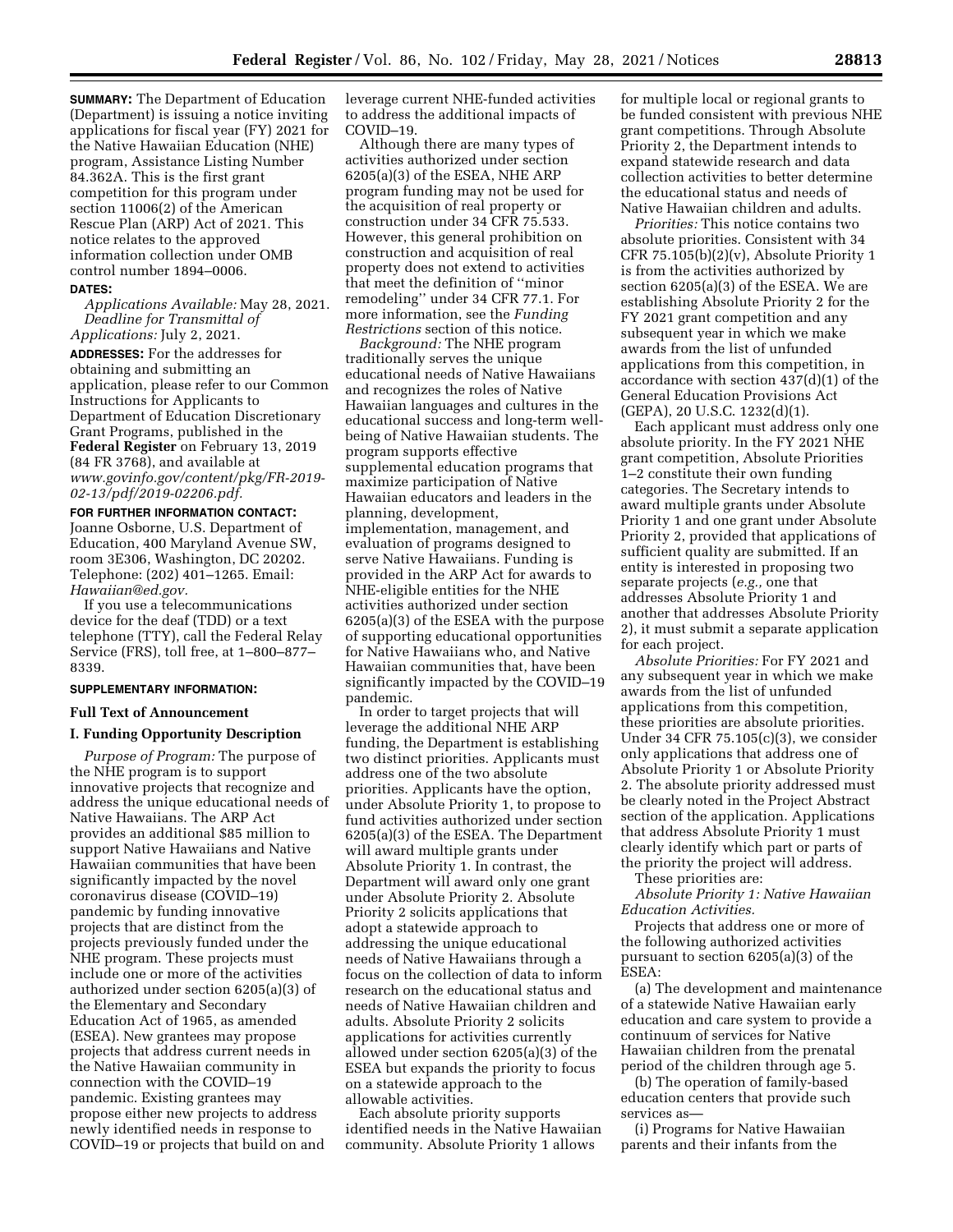prenatal period of the infants through age 3;

(ii) Preschool programs for Native Hawaiians; and (iii) Research on, and development

and assessment of, family-based, early childhood, and preschool programs for Native Hawaiians.

(c) Activities that enhance beginning reading and literacy in either the Hawaiian or the English language among Native Hawaiian students in kindergarten through grade 3 and assistance in addressing the distinct features of combined English and Hawaiian literacy for Hawaiian speakers in grades 5 and 6.

(d) Activities to meet the special needs of Native Hawaiian students with disabilities, including—

(i) The identification of such students and their needs;

(ii) The provision of support services to the families of such students; and

(iii) Other activities consistent with the requirements of the Individuals with Disabilities Education Act.

(e) Activities that address the special needs of Native Hawaiian students who are gifted and talented, including—

(i) Educational, psychological, and developmental activities designed to assist in the educational progress of those students; and

(ii) Activities that involve the parents of those students in a manner designed to assist in the educational progress of such students.

(f) The development of academic and vocational curricula to address the needs of Native Hawaiian children and adults, including curriculum materials in the Hawaiian language and mathematics and science curricula that incorporate Native Hawaiian tradition and culture.

(g) Professional development activities for educators, including—

(i) The development of programs to prepare prospective teachers to address the unique needs of Native Hawaiian students within the context of Native Hawaiian culture, language, and traditions;

(ii) In-service programs to improve the ability of teachers who teach in schools with high concentrations of Native Hawaiian students to meet the unique needs of such students; and

(iii) The recruitment and preparation of Native Hawaiians, and other individuals who live in communities with a high concentration of Native Hawaiians, to become teachers.

(h) The operation of community-based learning centers that address the needs of Native Hawaiian students, parents, families, and communities through the coordination of public and private programs and services, including—

(i) Early childhood education programs;

(ii) Before, after, and summer school programs, expanded learning time, or weekend academies;

(iii) Career and technical education programs; and

(iv) Programs that recognize and support the unique cultural and educational needs of Native Hawaiian children, and incorporate appropriately qualified Native Hawaiian elders and seniors.

(i) Activities, including program colocation, to enable Native Hawaiians to enter and complete programs of postsecondary education, including—

(i) Family literacy services; and

(ii) Counseling, guidance, and support services for students.

(j) Research and data collection activities to determine the educational status and needs of Native Hawaiian children and adults.

(k) Other research and evaluation activities related to programs carried out under title VI, part B of the ESEA.

(l) Other activities, consistent with the purposes of title VI, part B of the ESEA, to meet the educational needs of Native Hawaiian children and adults.

*Absolute Priority 2: Research and Data Collection Activities.* 

Statewide projects that propose research and data collection activities to determine the educational status and needs of Native Hawaiian children and adults.

*Definitions:* The definitions below are from 34 CFR 77.1(c) and sections 4310(2), 6207, and 8101 of the ESEA. These definitions apply to the FY 2021 grant competition and any subsequent year in which we make awards from the list of unfunded applications from this competition.

*Charter school* means a public school that—

(a) In accordance with a specific State statute authorizing the granting of charters to schools, is exempt from significant State or local rules that inhibit the flexible operation and management of public schools, but not from any rules relating to the other requirements of this definition:

(b) Is created by a developer as a public school, or is adapted by a developer from an existing public school, and is operated under public supervision and direction;

(c) Operates in pursuit of a specific set of educational objectives determined by the school's developer and agreed to by the authorized public chartering agency;

(d) Provides a program of elementary or secondary education, or both;

(e) Is nonsectarian in its programs, admissions policies, employment

practices, and all other operations, and is not affiliated with a sectarian school or religious institution;

(f) Does not charge tuition;

(g) Complies with the Age Discrimination Act of 1975, title VI of the Civil Rights Act of 1964, title IX of the Education Amendments of 1972, section 504 of the Rehabilitation Act of 1973, the Americans with Disabilities Act of 1990 (42 U.S.C. 12101 *et seq.*), section 444 of the General Education Provisions Act (20 U.S.C. 1232g) (commonly referred to as the ''Family Educational Rights and Privacy Act of 1974''), and part B of the Individuals with Disabilities Education Act;

(h) Is a school to which parents choose to send their children, and that (1) admits students on the basis of a lottery, consistent with section  $4303(c)(3)(A)$  of the ESEA, if more students apply for admission than can be accommodated; or (2) in the case of a school that has an affiliated charter school (such as a school that is part of the same network of schools), automatically enrolls students who are enrolled in the immediate prior grade level of the affiliated charter school and, for any additional student openings or student openings created through regular attrition in student enrollment in the affiliated charter school and the enrolling school, admits students on the basis of a lottery as described in clause (i);

(i) Agrees to comply with the same Federal and State audit requirements as do other elementary schools and secondary schools in the State, unless such State audit requirements are waived by the State;

(j) Meets all applicable Federal, State, and local health and safety requirements;

(k) Operates in accordance with State law;

(l) Has a written performance contract with the authorized public chartering agency in the State that includes a description of how student performance will be measured in charter schools pursuant to State assessments that are required of other schools and pursuant to any other assessments mutually agreeable to the authorized public chartering agency and the charter school; and

(m) May serve students in early childhood education programs or postsecondary students. (Section 4310(2) of the ESEA)

*Demonstrates a rationale* means a key project component included in the project's logic model is informed by research or evaluation findings that suggest the project component is likely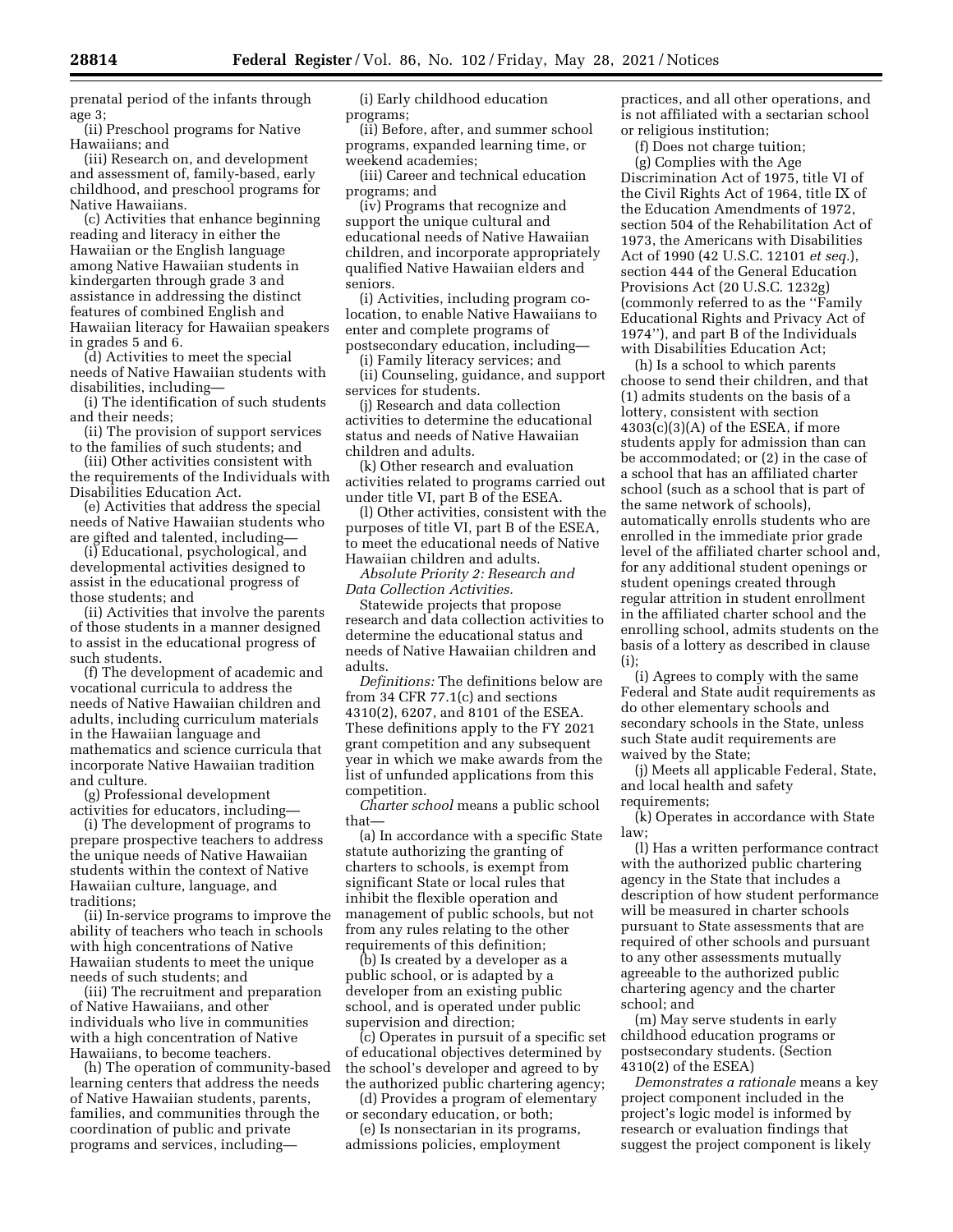to improve relevant outcomes. (34 CFR 77.1(c))

*Logic model* (also referred to as a theory of action) means a framework that identifies key project components of the proposed project (*i.e.,* the active ''ingredients'' that are hypothesized to be critical to achieving the relevant outcomes) and describes the theoretical and operational relationships among the key project components and relevant outcomes. (34 CFR 77.1(c))

*Native Hawaiian* means any individual who is—

(a) A citizen of the United States; and (b) A descendant of the aboriginal people who, prior to 1778, occupied and exercised sovereignty in the area that now comprises the State of Hawaii, as evidenced by—

(1) Genealogical records;

(2) Kupuna (elders) or Kamaaina (long-term community residents) verification; or

(3) Certified birth records. (Section 6207(2) of the ESEA)

*Native Hawaiian community-based organization* means any organization that is composed primarily of Native Hawaiians from a specific community and that assists in the social, cultural, and educational development of Native Hawaiians in that community. (Section 6207(3) of the ESEA)

*Native Hawaiian educational organization* means a private nonprofit organization that—

(a) Serves the interests of Native Hawaiians;

(b) Has Native Hawaiians in substantive and policymaking positions within the organization;

(c) Incorporates Native Hawaiian perspective, values, language, culture, and traditions into the core function of the organization;

(d) Has demonstrated expertise in the education of Native Hawaiian youth; and

(e) Has demonstrated expertise in research and program development. (Section 6207(4) of the ESEA)

*Native Hawaiian language* means the single Native American language indigenous to the original inhabitants of the State of Hawaii. (Section 6207(5) of the ESEA)

*Project component* means an activity, strategy, intervention, process, product, practice, or policy included in a project. Evidence may pertain to an individual project component or to a combination of project components (*e.g.,* training teachers on instructional practices for English learners and follow-on coaching for these teachers). (34 CFR 77.1(c))

*Regular high school diploma* (a) means the standard high school diploma awarded to the preponderance of

students in the State that is fully aligned with State standards, or a higher diploma, except that a regular high school diploma shall not be aligned to the alternate academic achievement standards described in ESEA section  $1111(b)(1)(E)$ ; and (b) does not include a recognized equivalent of a diploma, such as a general equivalency diploma, certificate of completion, certificate of attendance, or similar lesser credential. (Section 8101(43) of the ESEA)

*Relevant outcome* means the student outcome(s) or other outcome(s) the key project component is designed to improve, consistent with the specific goals of the program. (34 CFR 77.1(c))

*Application Requirement:* In order to ensure consistency across all NHE programs, we are establishing the following application requirement for the FY 2021 grant competition and any subsequent year in which we make awards from the list of unfunded applications from this competition, in accordance with section 437(d)(1) of GEPA, 20 U.S.C. 1232(d)(1): Each applicant for a grant under this program must submit the application for comment to the local educational agency (LEA) serving students who will participate in the program to be carried out under the grant (*i.e.,* Hawaii State Department of Education), and include those comments, if any, with the application to the Secretary.

*Program Requirement:* In order to ensure consistency across all NHE programs, we are establishing the following program requirement for the FY 2021 grant competition and any subsequent year in which we make awards from the list of unfunded applications from this competition, in accordance with section 437(d)(1) of GEPA, 20 U.S.C. 1232(d)(1):

No more than five percent of funds awarded for a grant under this program may be used for administrative costs. This five-percent limit does not include indirect costs.

*Waiver of Proposed Rulemaking:*  Under the Administrative Procedure Act (5 U.S.C. 553), the Department generally offers interested parties the opportunity to comment on proposed priorities and requirements. Section 437(d)(1) of GEPA, however, allows the Secretary to exempt from rulemaking requirements regulations governing the first grant competition under a new or substantially revised program authority. This is the first grant competition for this program under section 11006(2) of the ARP Act and therefore qualifies for this exemption. In order to ensure timely grant awards, the Secretary has decided to forgo public comment on Absolute Priority 2, the application

requirement, and the program requirement under section 437(d)(1) of GEPA. These priorities and requirements will apply to the FY 2021 grant competition and any subsequent year in which we make awards from the list of unfunded applications from this competition.

*Program Authority:* Section 11006(2) of the ARP Act and section 6205 of the ESEA (20 U.S.C. 7515).

*Applicable Regulations:* (a) The Education Department General Administrative Regulations in 34 CFR parts 75, 77, 79, 81, 82, 84, 86, 97, 98, and 99. (b) The Office of Management and Budget Guidelines to Agencies on Governmentwide Debarment and Suspension (Nonprocurement) in 2 CFR part 180, as adopted and amended as regulations of the Department in 2 CFR part 3485. (c) The Uniform Administrative Requirements, Cost Principles, and Audit Requirements for Federal Awards in 2 CFR part 200, as adopted and amended as regulations of the Department in 2 CFR part 3474.

*Note:* The regulations in 34 CFR part 86 apply to institutions of higher education only.

## **II. Award Information**

*Type of Award:* Discretionary grants. *Estimated Available Funds:*  \$85,000,000 for three years.

*Estimated Range of Awards:* 

(1) *Absolute Priority 1: Authorized Native Hawaiian Education Activities:*  \$250,000—\$950,000 for each 12-month budget period.

(2) *Absolute Priority 2: Research and Data Collection Activities:* \$1,000,000— \$3,000,000 for each 12-month budget period.

*Estimated Average Size of Awards:*  (1) *Absolute Priority 1: Authorized Native Hawaiian Education Activities:*  \$750,000 for each 12-month budget period.

(2) *Absolute Priority 2: Research and Data Collection Activities:* \$2,000,000 for each 12-month budget period.

*Estimated Number of Awards:* 36.

*Note:* The Department is not bound by any estimates in this notice.

*Project Period:* Up to 36 months.

## **III. Eligibility Information**

1. *Eligible Applicants:* The following entities are eligible to apply under this competition:

(a) Native Hawaiian educational organizations.

(b) Native Hawaiian community-based organizations.

(c) Public and private nonprofit organizations, agencies, and institutions with experience in developing or operating Native Hawaiian programs or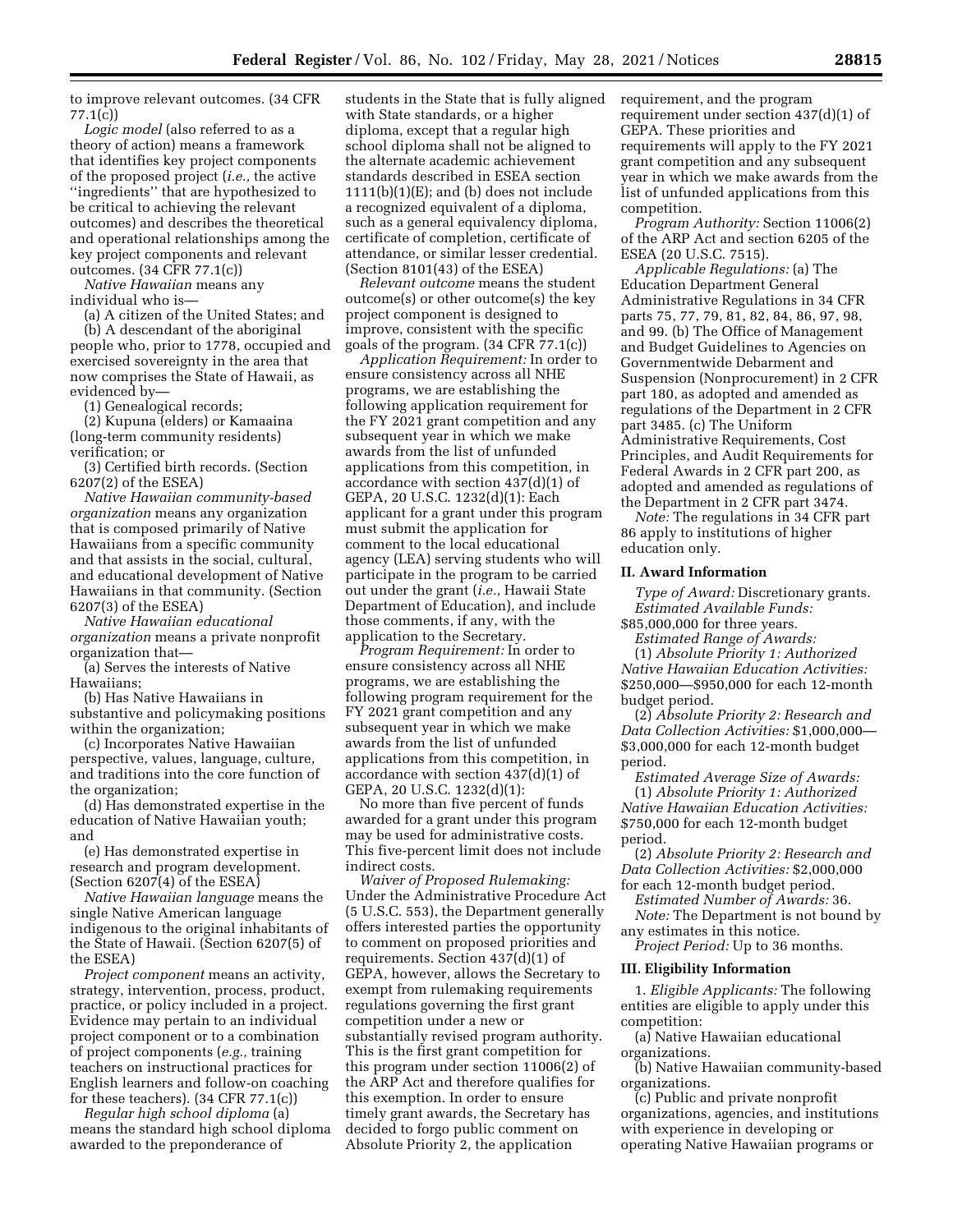programs of instruction in the Native Hawaiian language.

(d) Charter schools.

(e) Consortia of the organizations, agencies, and institutions described in paragraphs (a) through (c).

*Note:* Although State educational agencies (SEAs) and LEAs are not eligible entities, applicants are encouraged to partner and coordinate with an SEA or LEA in proposing and implementing a project. In addition, all applicants must meet the application requirement to solicit comments on the proposed project from the LEA and submit those comments, if any, with the application.

2. a. *Cost Sharing or Matching:* This program does not require cost sharing or matching.

b. *Indirect Cost Rate Information:* This program uses an unrestricted indirect cost rate. For more information regarding indirect costs, or to obtain a negotiated indirect cost rate, please see *[www2.ed.gov/about/offices/list/ocfo/](http://www2.ed.gov/about/offices/list/ocfo/intro.html)  [intro.html.](http://www2.ed.gov/about/offices/list/ocfo/intro.html)* 

c. *Administrative Cost Limitation:* No more than five percent of funds awarded for a grant under this program may be used for administrative costs. This fivepercent limit does not include indirect costs.

3. *Subgrantees:* A grantee under this competition may not award subgrants to entities to directly carry out project activities described in its application.

# **IV. Application and Submission Information**

1. *Application Submission Instructions:* Applicants are required to follow the Common Instructions for Applicants to Department of Education Discretionary Grant Programs, published in the **Federal Register** on February 13, 2019 (84 FR 3768), and available at *[www.govinfo.gov/content/](http://www.govinfo.gov/content/pkg/FR-2019-02-13/pdf/2019-02206.pdf)  [pkg/FR-2019-02-13/pdf/2019-02206.pdf,](http://www.govinfo.gov/content/pkg/FR-2019-02-13/pdf/2019-02206.pdf)*  which contain requirements and information on how to submit an application.

2. *Submission of Proprietary Information:* Given the types of projects that may be proposed in applications for the NHE program, your application may include business information that you consider proprietary. In 34 CFR 5.11, we define ''business information'' and describe the process we use in determining whether any of that information is proprietary and, thus, protected from disclosure under Exemption 4 of the Freedom of Information Act (5 U.S.C. 552, as amended).

Because we plan to make successful applications available to the public, you may wish to request confidentiality of business information.

Consistent with Executive Order 12600, please designate in your application any information that you believe is exempt from disclosure under Exemption 4. In the appropriate Appendix section of your application, under ''Other Attachments Form,'' please list the page number or numbers on which we can find this information. For additional information please see 34 CFR 5.11(c).

3. *Intergovernmental Review:* This program is not subject to Executive Order 12372 and the regulations in 34 CFR part 79.

4. *Funding Restrictions:* As previously noted, NHE ARP program funding may not be used for the acquisition of real property or construction under 34 CFR 75.533. However, this general prohibition on construction and acquisition of real property does not extend to activities that meet the definition of ''minor remodeling'' under 34 CFR 77.1. Examples of permissible ''minor remodeling'' that ARP funds may support include minor alterations in a previously completed building, for purposes associated with the COVID–19 pandemic. The term does not include permanent building construction, structural alternations to buildings, building maintenance, or repairs. Some examples of permissible minor remodeling, under most circumstances, could include, but are not limited to the installation or renovation of an HVAC system to help with air filtration to prevent the spread of COVID–19, the purchase or lease of temporary trailer classroom units to increase social distancing, and the purchase or costs of the installation of ''room dividers'' within a previously completed building to increase social distancing.

We reference regulations outlining additional funding restrictions in the *Applicable Regulations* and *Administrative Cost Limitation* sections of this notice.

5. *Recommended Page Limit:* The application narrative is where you, the applicant, address the selection criteria that reviewers use to evaluate your application. We recommend that you (1) limit the application narrative to no more than 30 pages and (2) use the following standards:

• A ''page'' is 8.5″ x 11″, on one side only, with 1″ margins at the top, bottom, and both sides.

• Double space (no more than three lines per vertical inch) all text in the application narrative, including titles, headings, footnotes, quotations, references, and captions, as well as all text in charts, tables, figures, and graphs.

• Use a font that is either 12 point or larger or no smaller than 10 pitch (characters per inch).

• Use one of the following fonts: Times New Roman, Courier, Courier New, or Arial.

The recommended page limit does not apply to the cover sheet; the budget section, including the narrative budget justification; the assurances and certifications; or the one-page abstract, the resumes, the bibliography, or the letters of support. However, the recommended page limit does apply to all of the application narrative.

## **V. Application Review Information**

1. *Selection Criteria:* The selection criteria for this competition are from 34 CFR 75.210. The maximum score for all of the selection criteria is 100 points. The maximum score for each criterion is included in parentheses following the title of the specific selection criterion. Each criterion also includes the factors that reviewers will consider in determining the extent to which an applicant meets the criterion.

The selection criteria are as follows:

(a) *Need for project (up to 10 points).*  (1) The Secretary considers the need

for the proposed project. (2) In determining the need for the

proposed project, the Secretary considers the extent to which specific gaps or weaknesses in services, infrastructure, or opportunities have been identified and will be addressed by the proposed project, including the nature and magnitude of those gaps or weaknesses.

(b) *Quality of the project design (up to 30 points).* 

(1) The Secretary considers the quality of the design of the proposed project.

(2) In determining the quality of the design of the proposed project, the Secretary considers the extent to which the proposed project demonstrates a rationale (as defined in this notice).

(c) *Quality of project personnel (up to 10 points).* 

(1) The Secretary considers the quality of the personnel who will carry out the proposed project.

(2) In determining the quality of project personnel, the Secretary considers the extent to which the applicant encourages applications for employment from persons who are members of groups that have been traditionally underrepresented based on race, color, national origin, gender, age, or disability (up to 5 points).

(3) In addition, the Secretary considers the qualifications, including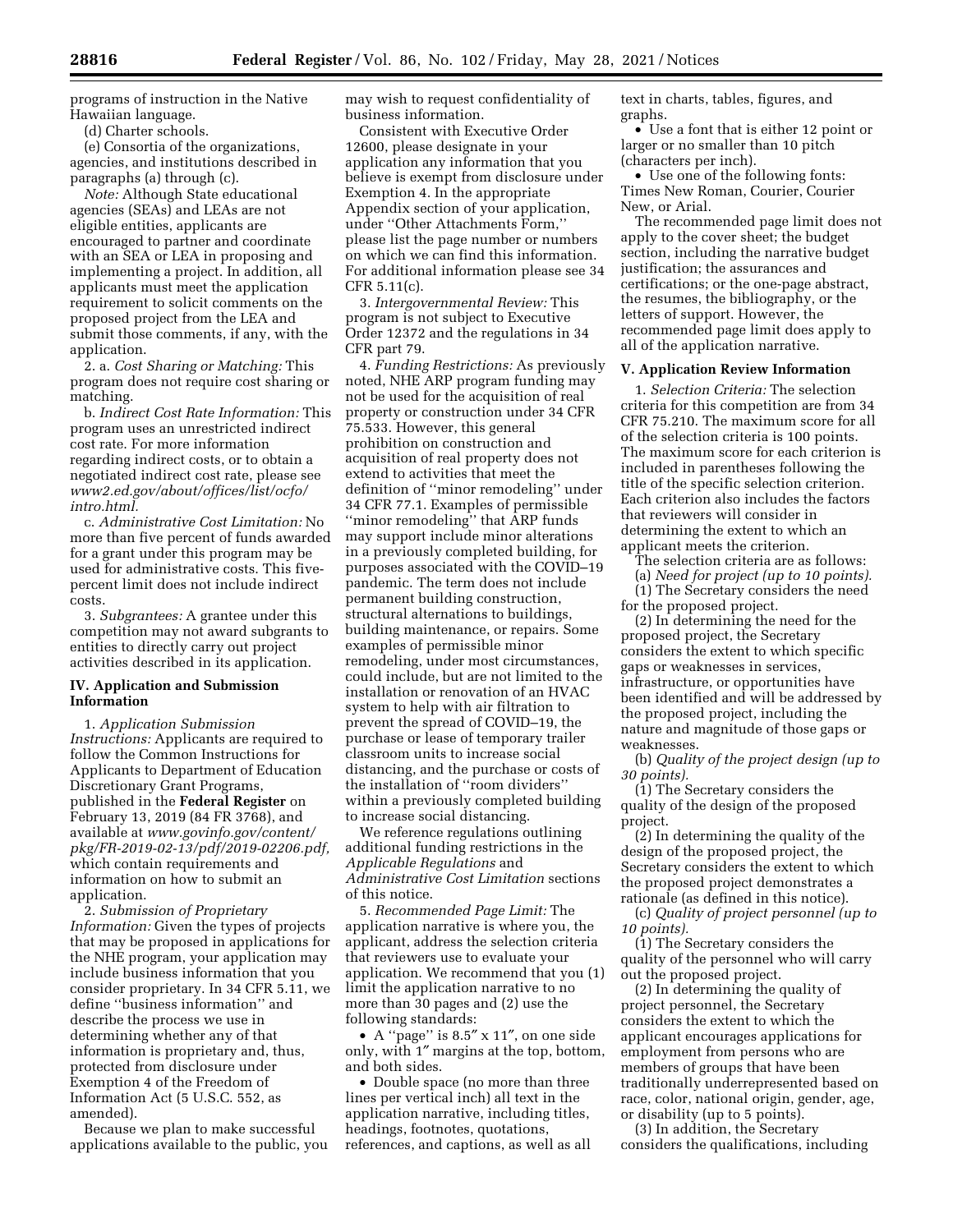relevant training and experience, of key project personnel (up to 5 points). (d) *Quality of the management plan* 

*(up to 30 points).* 

(1) The Secretary considers the quality of the management plan for the proposed project.

(2) In determining the quality of the management plan for the proposed project, the Secretary considers the adequacy of the management plan to achieve the objectives of the proposed project on time and within budget, including clearly defined responsibilities, timelines, and milestones for accomplishing project tasks.

(e) *Quality of the project evaluation (up to 20 points).* 

(1) The Secretary considers the quality of the evaluation to be conducted of the proposed project.

(2) In determining the quality of the evaluation, the Secretary considers the following factors:

(i) The extent to which the methods of evaluation will provide valid and reliable performance data on relevant outcomes (up to 10 points).

(ii) The extent to which the methods of evaluation include the use of objective performance measures that are clearly related to the intended outcomes of the project and will produce quantitative and qualitative data to the extent possible (up to 10 points).

*Note:* The project evaluation selection criterion relates to performance measure (1) under the Performance Measures section of this notice.

2. *Review and Selection Process:* We remind potential applicants that in reviewing applications in any discretionary grant competition, the Secretary may consider, under 34 CFR 75.217(d)(3), the past performance of the applicant in carrying out a previous award, such as the applicant's use of funds, achievement of project objectives, and compliance with grant conditions. The Secretary may also consider whether the applicant failed to submit a timely performance report or submitted a report of unacceptable quality.

In addition, in making a competitive grant award, the Secretary requires various assurances, including those applicable to Federal civil rights laws that prohibit discrimination in programs or activities receiving Federal financial assistance from the Department (34 CFR 100.4, 104.5, 106.4, 108.8, and 110.23).

3. *Risk Assessment and Specific Conditions:* Consistent with 2 CFR 200.206, before awarding grants under this competition the Department conducts a review of the risks posed by applicants. Under 2 CFR 200.208, the

Secretary may impose specific conditions and, under 2 CFR 3474.10, in appropriate circumstances, high-risk conditions on a grant if the applicant or grantee is not financially stable; has a history of unsatisfactory performance; has a financial or other management system that does not meet the standards in 2 CFR part 200, subpart D; has not fulfilled the conditions of a prior grant; or is otherwise not responsible.

4. *Integrity and Performance System:*  If you are selected under this competition to receive an award that over the course of the project period may exceed the simplified acquisition threshold (currently \$250,000), under 2 CFR 200.206(a)(2), we must make a judgment about your integrity, business ethics, and record of performance under Federal awards—that is, the risk posed by you as an applicant—before we make an award. In doing so, we must consider any information about you that is in the integrity and performance system (currently referred to as the Federal Awardee Performance and Integrity Information System (FAPIIS)), accessible through the System for Award Management. You may review and comment on any information about yourself that a Federal agency previously entered and that is currently in FAPIIS.

Please note that, if the total value of your currently active grants, cooperative agreements, and procurement contracts from the Federal Government exceeds \$10,000,000, the reporting requirements in 2 CFR part 200, Appendix XII, require you to report certain integrity information to FAPIIS semiannually. Please review the requirements in 2 CFR part 200, Appendix XII, if this grant plus all the other Federal funds you receive exceed \$10,000,000.

5. *In General.* In accordance with the Office of Management and Budget's guidance located at 2 CFR part 200, all applicable Federal laws, and relevant Executive guidance, the Department will review and consider applications for funding pursuant to this notice inviting applications in accordance with—

(a) Selecting recipients most likely to be successful in delivering results based on the program objectives through an objective process of evaluating Federal award applications (2 CFR 200.205);

(b) Prohibiting the purchase of certain telecommunication and video surveillance services or equipment in alignment with section 889 of the National Defense Authorization Act of 2019 (Pub. L. 115–232) (2 CFR 200.216);

(c) Providing a preference, to the extent permitted by law, to maximize use of goods, products, and materials

produced in the United States (2 CFR 200.322); and

(d) Terminating agreements in whole or in part to the greatest extent authorized by law if an award no longer effectuates the program goals or agency priorities (2 CFR 200.340).

## **VI. Award Administration Information**

1. *Award Notices:* If your application is successful, we notify your U.S. Representative and U.S. Senators and send you a Grant Award Notification (GAN); or we may send you an email containing a link to access an electronic version of your GAN. We may notify you informally, also.

If your application is not evaluated or not selected for funding, we notify you.

2. *Administrative and National Policy Requirements:* We identify administrative and national policy requirements in the application package and reference these and other requirements in the *Applicable Regulations* section of this notice.

We reference the regulations outlining the terms and conditions of an award in the *Applicable Regulations* section of this notice and include these and other specific conditions in the GAN. The GAN also incorporates your approved application as part of your binding commitments under the grant.

3. *Open Licensing Requirements:*  Unless an exception applies, if you are awarded a grant under this competition, you will be required to openly license to the public grant deliverables created in whole, or in part, with Department grant funds. When the deliverable consists of modifications to pre-existing works, the license extends only to those modifications that can be separately identified and only to the extent that open licensing is permitted under the terms of any licenses or other legal restrictions on the use of pre-existing works. Additionally, a grantee or subgrantee that is awarded competitive grant funds must have a plan to disseminate these public grant deliverables. This dissemination plan can be developed and submitted after your application has been reviewed and selected for funding. For additional information on the open licensing requirements please refer to 2 CFR 3474.20.

4. *Reporting:* (a) If you apply for a grant under this competition, you must ensure that you have in place the necessary processes and systems to comply with the reporting requirements in 2 CFR part 170 should you receive funding under the competition. This does not apply if you have an exception under 2 CFR 170.110(b).